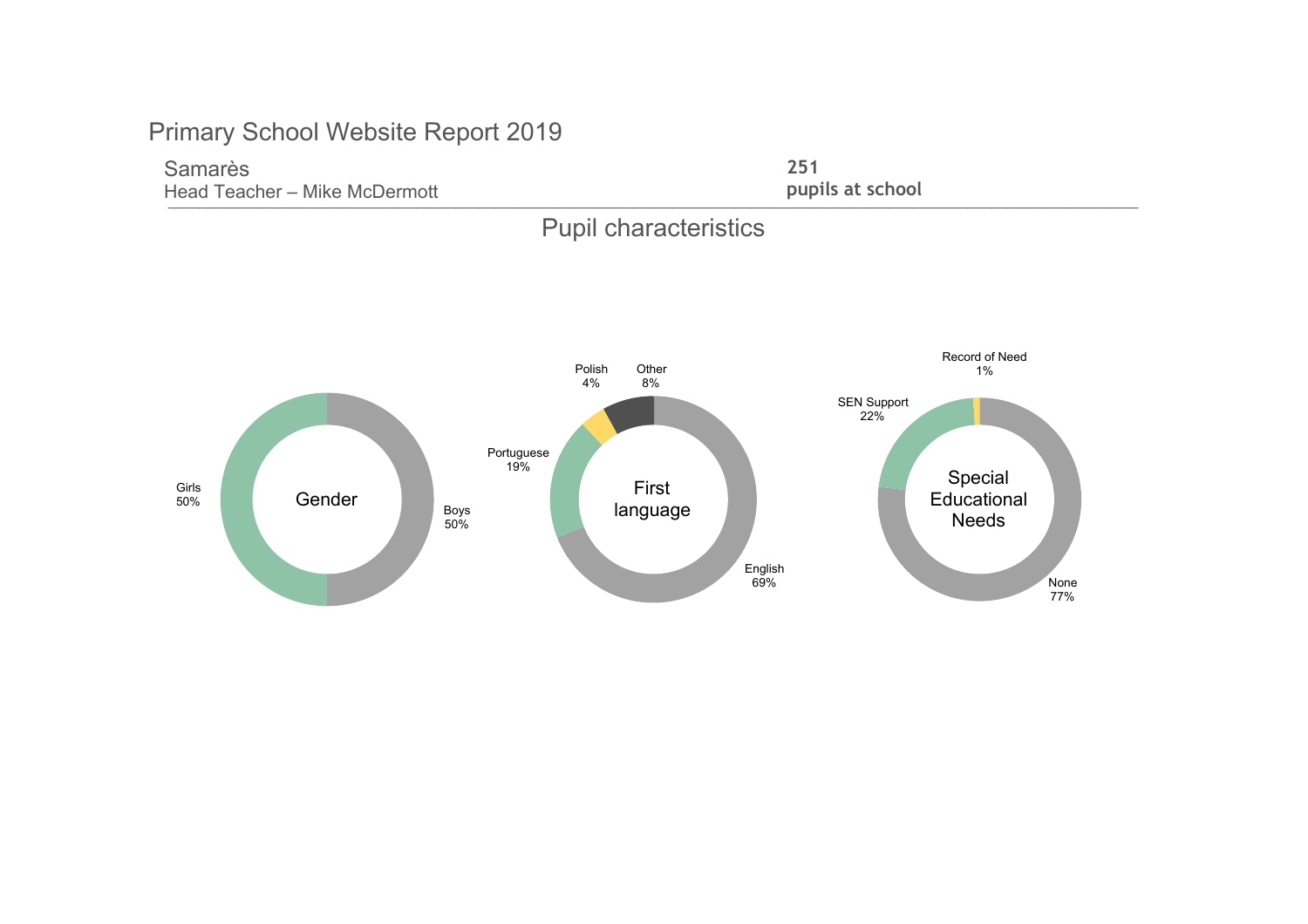### Samarès

The control think increment Head Teacher – Mike McDermott

251 pupils at school

# End of Key Stage 1 attainment (Year 2)

A new teacher assessment framework was first used in schools in Jersey in the 2015/2016 academic year, following the introduction of the 2014 Jersey Curriculum. Under the new assessment framework, the terms 'Emerging', 'Developing', and 'Secure' are used to show the extent to which a pupil has understood and can apply what they have been taught at the end of each academic year. For most pupils, the assessment judgements will correspond with the curriculum objectives for the chronological year group that they are in. For example, a pupil in Year 2 may be assessed as 2 Emerging, 2 Developing, or 2 Secure. Pupils assessed against curriculum objectives below their chronological year group are likely to have identified Special Educational Needs (SEN), or other significant barrier(s) to learning.

#### Reading



93% of pupils at Samarès were assessed as Developing or Secure within their year group at the end of KS1. This compares to 89% across all schools.

## **Writing**



90% of pupils at Samarès were assessed as Developing or Secure within their year group at the end of KS1. This compares to  $84\%$  across all schools.

#### **Mathematics**



93% of pupils at Samarès were assessed as Developing or Secure within their year group at the end of KS1. This compares to  $87\%$  across all schools.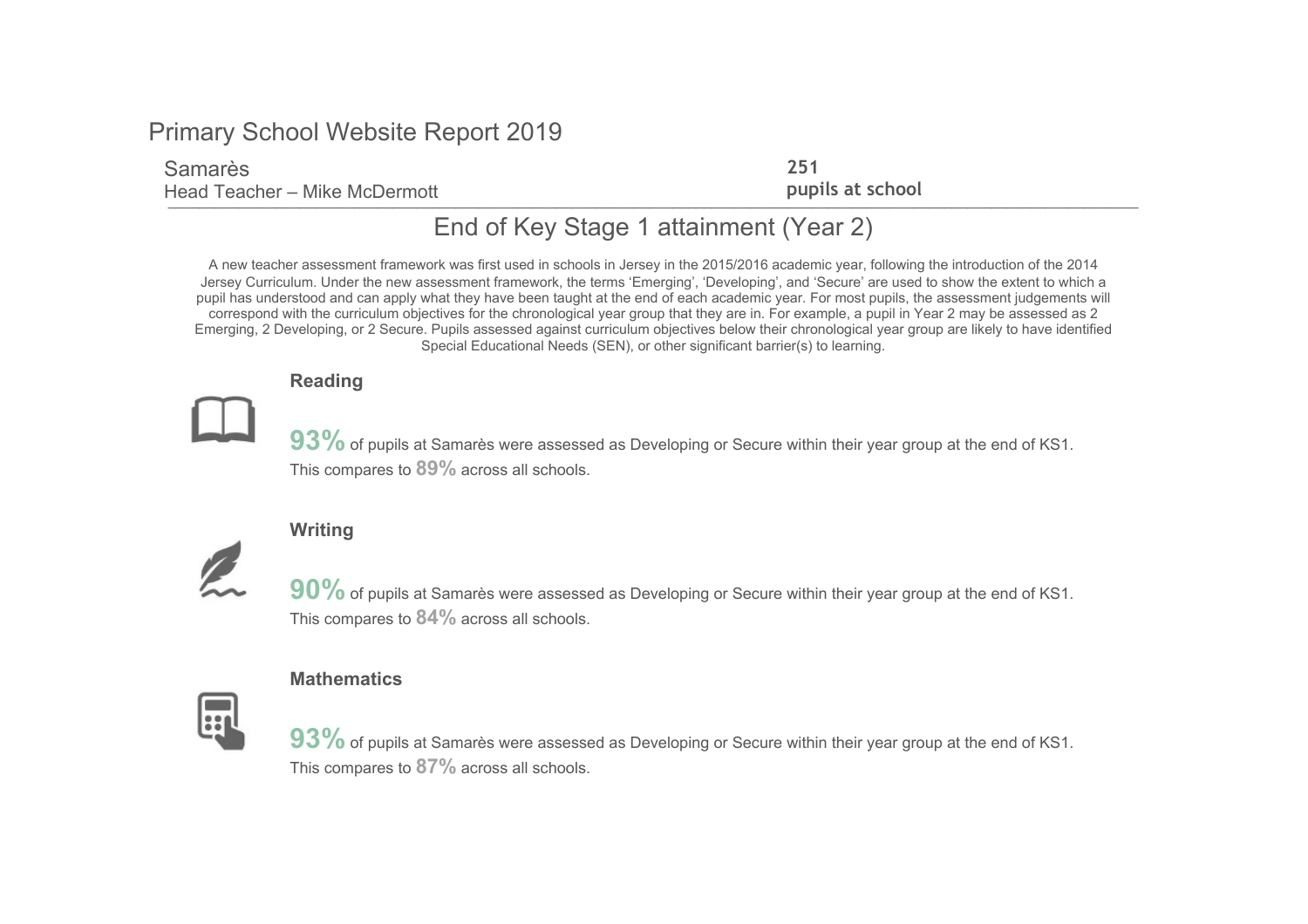### Samarès

The control think increment Head Teacher – Mike McDermott

251 pupils at school

# End of Key Stage 2 attainment (Year 6)

A new teacher assessment framework was first used in schools in Jersey in the 2015/2016 academic year, following the introduction of the 2014 Jersey Curriculum. Under the new assessment framework, the terms 'Emerging', 'Developing', and 'Secure' are used to show the extent to which a pupil has understood and can apply what they have been taught at the end of each academic year. For most pupils, the assessment judgements will correspond with the curriculum objectives for the chronological year group that they are in. For example, a pupil in Year 6 may be assessed as 6 Emerging, 6 Developing, or 6 Secure. Pupils assessed against curriculum objectives below their chronological year group are likely to have identified Special Educational Needs (SEN), or other significant barrier(s) to learning.

#### Reading



90% of pupils at Samarès were assessed as Developing or Secure within their year group at the end of KS2. This compares to  $87\%$  across all schools.

## **Writing**



85% of pupils at Samarès were assessed as Developing or Secure within their year group at the end of KS2. This compares to 83% across all schools.

#### **Mathematics**



 $85\%$  of pupils at Samarès were assessed as Developing or Secure within their year group at the end of KS2. This compares to 82% across all schools.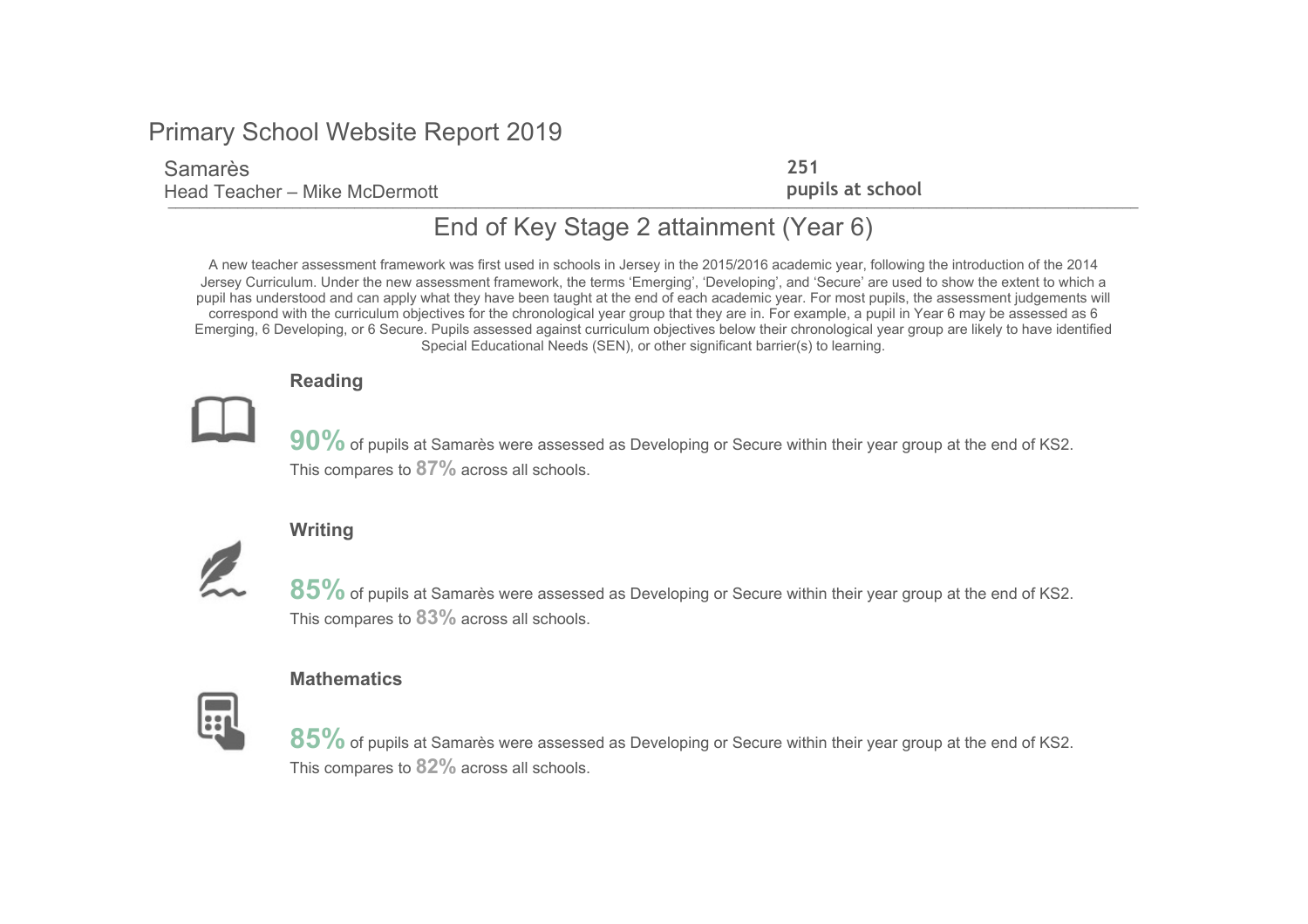## Samarès

The control think increment Head Teacher - Mike McDermott

251 pupils at school

# **Attendance**







# Attendance rate by pupil characteristics